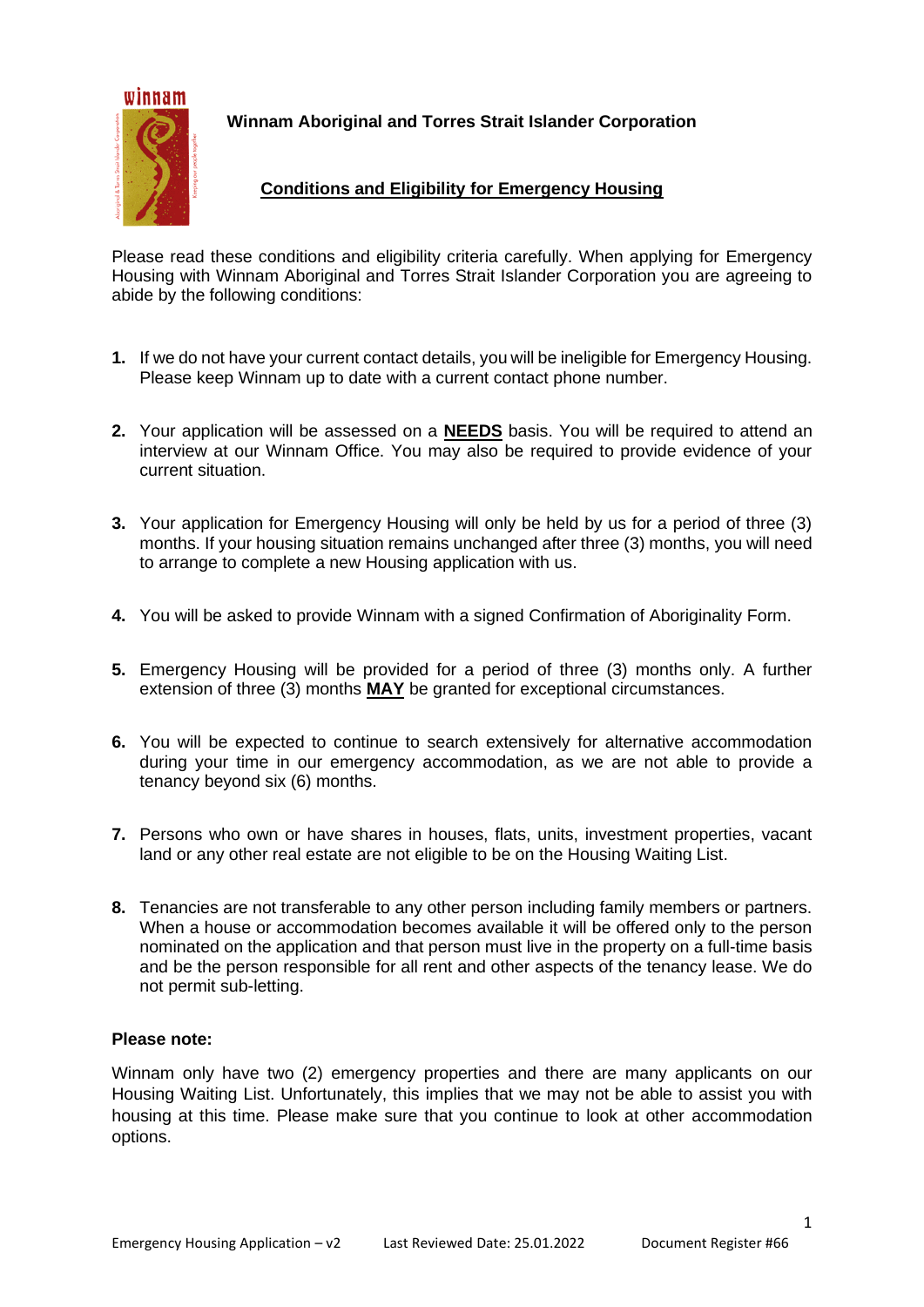

# **Emergency Housing Application Form**

| Date:                |  |
|----------------------|--|
| <b>Full Name:</b>    |  |
| Date of Birth:       |  |
| <b>Address:</b>      |  |
| <b>Phone Number:</b> |  |
| Email:               |  |
| <b>Alternative</b>   |  |
| <b>Contact Name:</b> |  |
| <b>Alternative</b>   |  |
| <b>Contact</b>       |  |
| <b>Number:</b>       |  |

## **Please complete the following questions:**

| 1. Are you Aboriginal and or Torres Strait<br><b>Islander descent?</b>                                                    | ⊓ Yes        | Π No      |  |  |
|---------------------------------------------------------------------------------------------------------------------------|--------------|-----------|--|--|
| 2. Are you a current financial member of<br>Winnam?                                                                       | $\sqcap$ Yes | $\Box$ No |  |  |
| *If you do not pay Winnam's yearly membership fee (\$4.00), then you will be removed from our Housing Waiting<br>$List^*$ |              |           |  |  |
| 3. Do you currently own a full or part                                                                                    |              |           |  |  |
| share in either a house or land in                                                                                        | $\sqcap$ Yes | Π No      |  |  |
| <b>Australia or overseas?</b>                                                                                             |              |           |  |  |
| *You are not eligible for housing if you own/part own a house/flat/unit or other form of accommodation*                   |              |           |  |  |
| 4. Have you registered with QLD                                                                                           |              |           |  |  |
| <b>Department of Housing and Public</b>                                                                                   | ⊓ Yes        | ⊓ No      |  |  |
| <b>Works?</b>                                                                                                             |              |           |  |  |
| *If you answered "No" to this question, you are not eligible for housing with Winnam*                                     |              |           |  |  |

| 5. Please list all other household members below (including the applicant): |                         |                           |                                            |                                        |           |
|-----------------------------------------------------------------------------|-------------------------|---------------------------|--------------------------------------------|----------------------------------------|-----------|
| <b>Full Name</b>                                                            | Date of<br><b>Birth</b> | <b>Gender</b>             | <b>Relationship to</b><br><b>Applicant</b> | Is this person living<br>with you now? |           |
|                                                                             |                         | $\Box$ Male $\Box$ Female |                                            | $\Box$ Yes                             | $\Box$ No |
|                                                                             |                         | $\Box$ Male $\Box$ Female |                                            | $\Box$ Yes                             | $\Box$ No |
|                                                                             |                         | $\Box$ Male $\Box$ Female |                                            | $\square$ Yes                          | $\Box$ No |
|                                                                             |                         | $\Box$ Male $\Box$ Female |                                            | $\Box$ Yes                             | $\Box$ No |
|                                                                             |                         | $\Box$ Male $\Box$ Female |                                            | $\Box$ Yes                             | $\Box$ No |
|                                                                             |                         | $\Box$ Male $\Box$ Female |                                            | $\square$ Yes                          | $\Box$ No |
|                                                                             |                         | $\Box$ Male $\Box$ Female |                                            | $\square$ Yes                          | $\Box$ No |

| 6. How long have you been at the above address: |                          |                         |  |  |
|-------------------------------------------------|--------------------------|-------------------------|--|--|
| $\Box$ 0-6 months                               | $\Box$ 6-12 months       | $\Box$ 1 year – 3 years |  |  |
| $\Box$ 3 years – 5 years                        | $\Box$ 5 years – 7 years | $\square$ 7+ years      |  |  |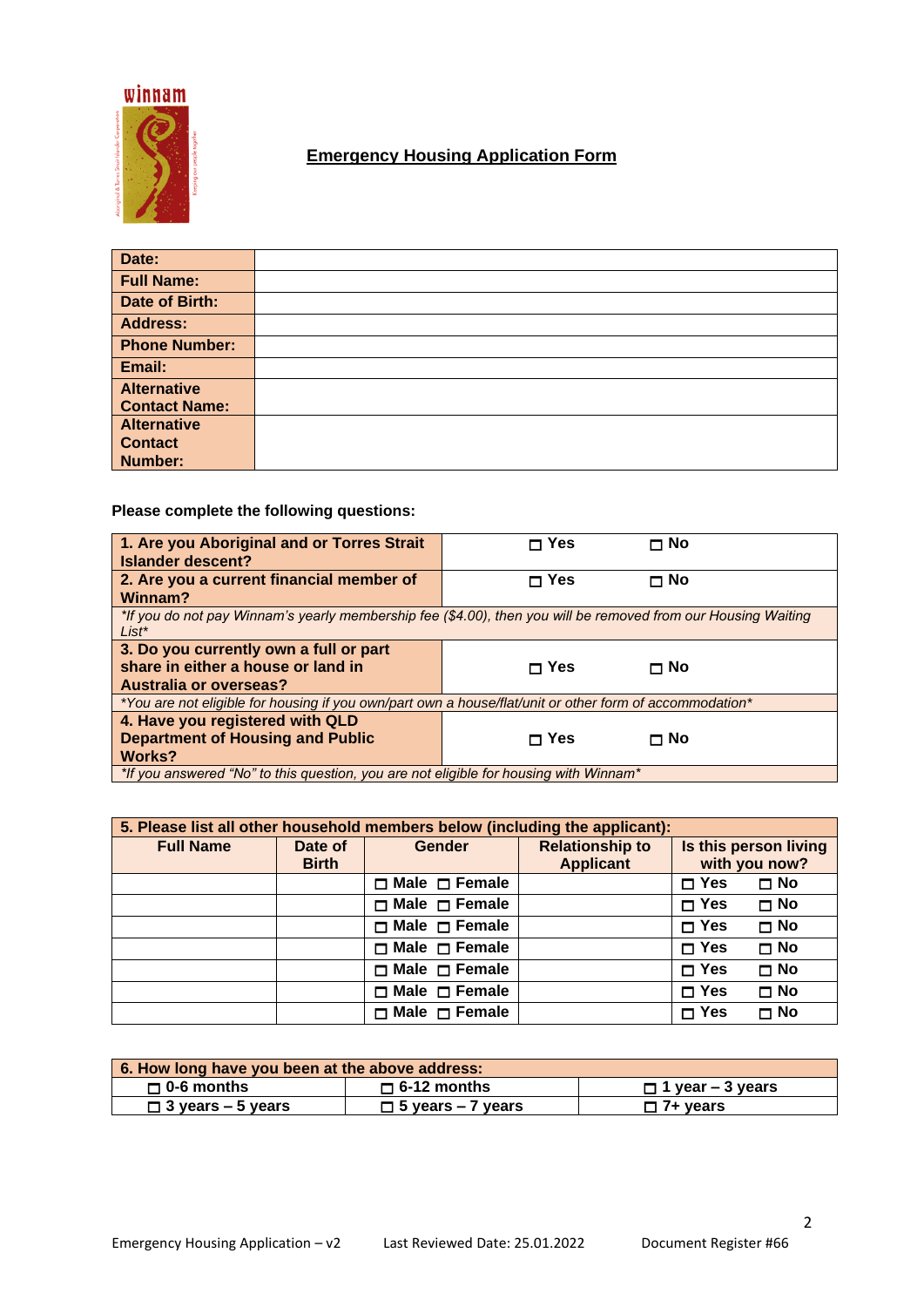| 7. How long have you lived in the Wynnum and or Redlands Areas? |                                               |                 |  |
|-----------------------------------------------------------------|-----------------------------------------------|-----------------|--|
| $\Box$ 0-6 months                                               | $\Box$ 6-12 months<br>$\Box$ 1 year – 3 years |                 |  |
| $\Box$ 3 years – 5 years                                        | $\Box$ 5 years – 7 years                      | $\Box$ 7+ years |  |

| 8. What is your current accommodation?                                                          |                |              |  |  |
|-------------------------------------------------------------------------------------------------|----------------|--------------|--|--|
| Rent House                                                                                      | Rent Flat/Unit | $\Box$ Board |  |  |
| <b>D</b> Other: E.g., caravan, hostel, emergency house, couch surfing.<br>(Please give details) |                |              |  |  |

| 9. Name and Contact Details of Real Estate Agency or Landlord |  |  |
|---------------------------------------------------------------|--|--|
| <b>Full Name:</b>                                             |  |  |
| <b>Phone Number:</b>                                          |  |  |

## **10. How much rent do you currently pay?**

| 11. Number of people where you are currently living? |  |    |  |
|------------------------------------------------------|--|----|--|
|                                                      |  |    |  |
|                                                      |  |    |  |
|                                                      |  | 84 |  |

| 12. Number of bedrooms where you are currently living? |  |     |  |
|--------------------------------------------------------|--|-----|--|
|                                                        |  |     |  |
|                                                        |  | -61 |  |

| 13. Have you experienced difficulties in obtaining housing? |
|-------------------------------------------------------------|
| $\Box$ Yes (please give details)                            |
|                                                             |
|                                                             |
|                                                             |
| ם T                                                         |

| 14. Types of difficulties obtaining housing? |                           |                           |  |
|----------------------------------------------|---------------------------|---------------------------|--|
| $\Box$ Rental issues                         | $\Box$ Unable to get bond | $\Box$ Long waiting lists |  |
| $\Box$ Other (please give details):          |                           |                           |  |
|                                              |                           |                           |  |
|                                              |                           |                           |  |
|                                              |                           |                           |  |
|                                              |                           |                           |  |

| 15. Are you registered with any other Housing Providers?<br>$\Box$ Yes $\Box$ No |                            |  |           |  |
|----------------------------------------------------------------------------------|----------------------------|--|-----------|--|
| <b>Provider Name</b>                                                             | <b>Registration Number</b> |  | How long? |  |
|                                                                                  |                            |  |           |  |
|                                                                                  |                            |  |           |  |
|                                                                                  |                            |  |           |  |
|                                                                                  |                            |  |           |  |
|                                                                                  |                            |  |           |  |
|                                                                                  |                            |  |           |  |